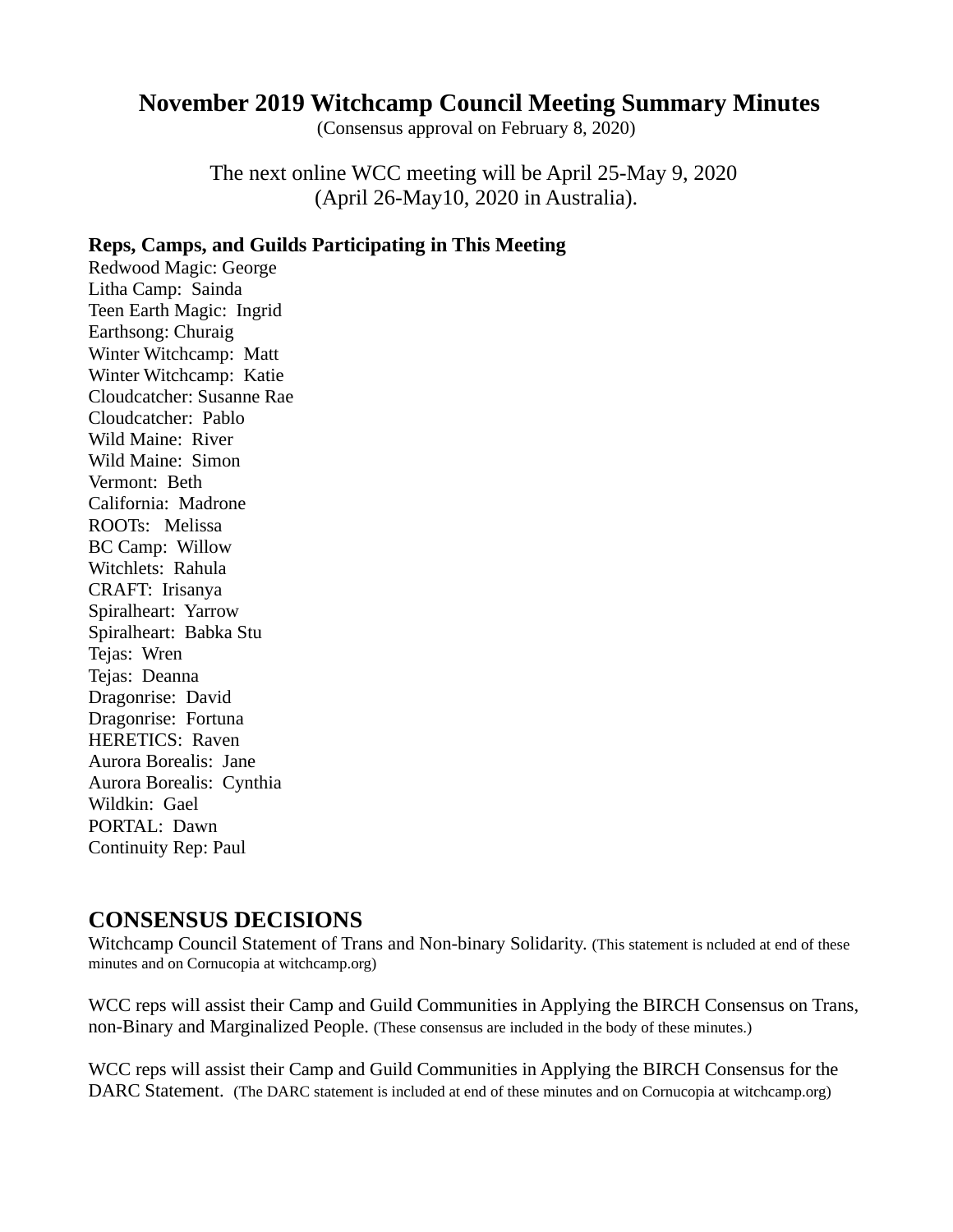Moving the Teacher Database from Witchcamp.org with certain conditions.

Accepted Wildkin as member of WCC

#### **Action Items**

- We need someone to administer the WCC facebook page. Irisanya volunteered.
- Reps will distribute the WCC Statement of Trans and Non-binary Solidarity to their home communities.
- Reps will assist their Camp and Guild Communities in Applying the BIRCH Consensus on Trans, non-Binary and Marginalized People and in Applying the BIRCH Consensus for the DARC Statement.
- Continuity Rep will search for person with javascript skills to create app for teacher database.
- Tejas and Portland are checking into hosting a WCC F2F meeting in November 2020.
- Yarrow and Wren are interested in creating an Organizer support cell.
- DARC statement, Emerging Communities letter, and the BIRCH consensus on Trans, Non-binary, and Marginalized people will be posted to files in google group and on Cornucopia by CR.

## **Financial Report**

WCC currently has \$2,991. We spent about \$600 since the first of the year which was mostly for website related expenses. WCC received 2 tithes valued at about \$325. Spiralheart pays for our hosting fees for our website as their tithe and in addition sends a small donation to WCC.

## **Outreach Report**

Jane has managed the Facebook page and is stepping down from this responsibility. She has been posting information from other camps and communities on the page. She also created a chronological list of camps to keep straight where the thread is being thrown. We need someone to replace her.

The summary minutes of each meeting are now being made available to Reclaiming communities as reps disseminate them. They are also posted in Cornucopia.

We accepted Wildkin Camp from Australia as a new member of WCC.

#### **Tech Report**

Paul is coordinating website work. Jane is overseeing Facebook. Katie is updating camp information on website. Yarrow is investigating alternatives to the current Teacher Data Base. Anne Campbell is our website consultant.

Cornucopia is almost ready to go. We have been testing it with a few individuals and it is working. **It would be lovely if each rep could find something they would like to submit and use the outlined procedures to upload the document to Cornucopia.** If you are looking for ideas of what to submit, go to cornucopia and look at the categories. Katie and Beth are learning the necessary tasks to be "librarians" for Cornucopia.

The Teacher Data Base is no longer compatible with witchcamp.org. We cannot due certain necessary updates to witchcamp.org because of it. It is also an insecure site. Yarrow has researched an alternative to it and come up with a template. The cost of this service would be about \$220-250 per year. We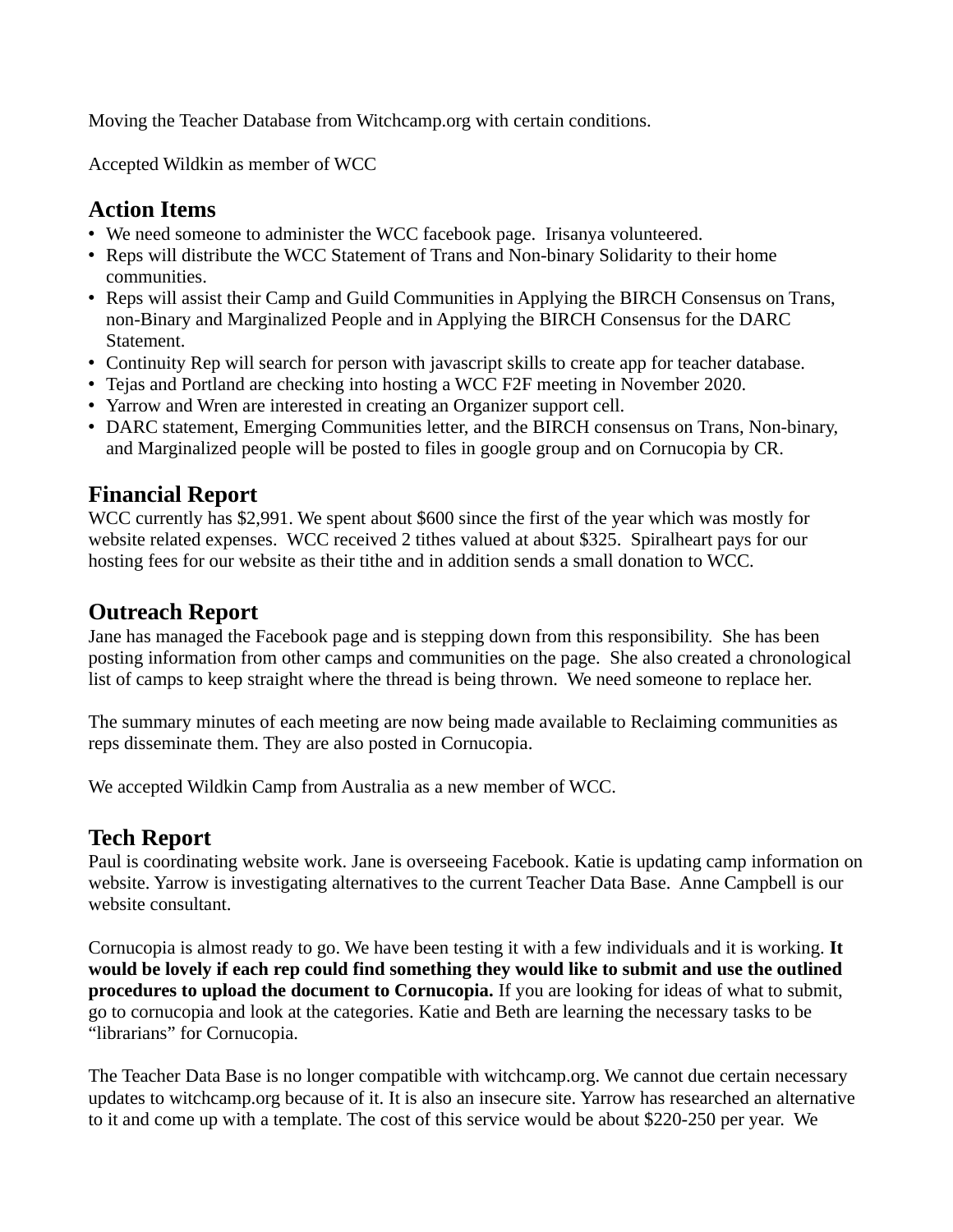approved a proposal to separate the teacher database from witchcamp.org and move it. First we need to find someone with javascript skills to create an app to allow teachers to update their applications.

#### **Next WCC Face to Face Meeting**

Our next face to face meeting will be in November of 2020. Tejas and Portland are seeing if they can host it.

### **Statement of Trans Solidarity and Support**

Following discussion, consensus was reached on statement to be shared widely with home communities and camps.

Consensus was achieved for the statement in solidarity with trans and non-binary people. 19 reps agreed. there were 0 disagrees, blocks, or abstains. Statement has been posted to spider, cornucopia, to all WCC reps, and it will be part of the minutes. Reps may bring this statement to their communities in whatever way it makes sense for them.

Shall actions by camps and guilds about how to implement this statement be part of next WCC agenda?

Statement was developed collaboratively by working sub-group of WCC members and edited by Beth, with help from Melissa Moon and Yarrow, incorporating suggestions from on-line meeting representatives.

How to implement and be accountable to this statement is up to individual communities and camps Facilitator of thread suggests "In my opinion, it does not preclude communities/guilds producing their own statements. In my opinion, it also demands that individual communities and guilds develop their own methods of accountability and support, and make those known."

Perhaps next step for WCC could be to develop or provide links to resource guides on how to be a trans ally.

Also brought up - "if it is time to discuss adding another agreement for camps to make to belong to WCC - something along the lines of within the next 2 years camps (and guilds) need to have an actionable plan to support trans and NB folk at camp. as others have said, statements are great, and this is clear for this group, but it's not always proving enough and what i was hearing repeatedly is a call for action - as well as clear policies around trans inclusion as well as other forms of inclusion and antiracism (to touch on another thread)."

Point of view that "statements are not particularly helpful in terms of creating change. I hope that our time would be spent on adjusting policies and behaviors and I would be worried if our time is spent on aspirations. More helpful, in my mind, would be to simply cite the relevant lines from the principles of unity as a document which already has consensus and potency in the context of determining witchcamp policy, and then briefly describe actions to be taken by camps to stay in compliance with the consensus."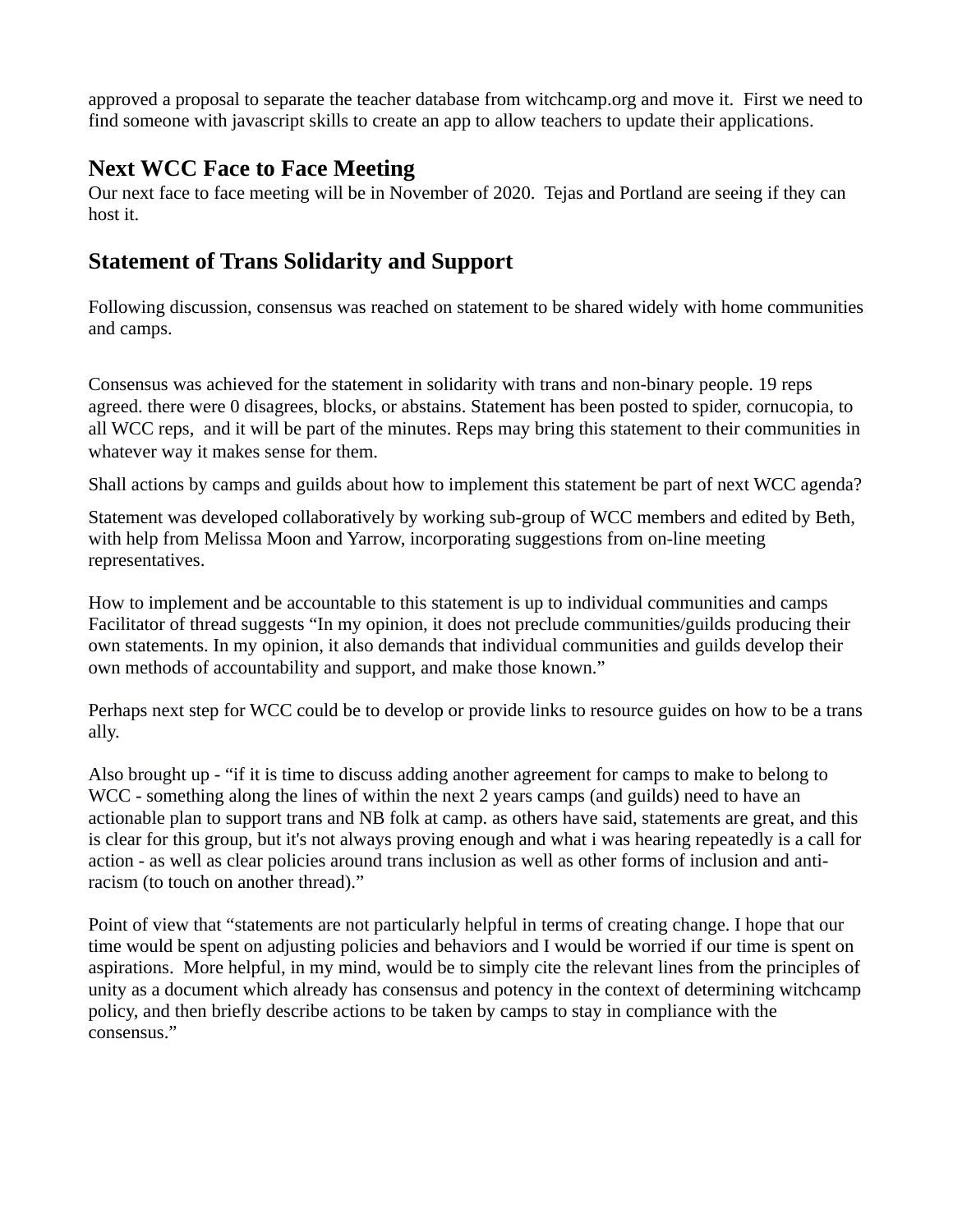# **Current Practices & Protocols for camps sharing financial information and budget.**

This thread intended to be a starting place for camps to share budgets and financial information.

Apparent that camp budgets are vary widely.

Some camps financially healthy, others less so. Some are adult only, some all ages or family oriented, some are full week, others 4 days or less. Attendance ranges from 30-130.

Discussion included sliding scale and how that is handled, tithing to indigenous peoples of the land camps are on, payments to teachers and organizers, varying overhead costs between camp venues, and other financial concerns.

It was stated that " We heard at Dandelion that there's really big differences in costs and payments. We need to have a frank discussion, setting aside our discomfort, about fair pay for teachers and organizers. Financial transparency in how we organize is absolutely essential for building trust and resisting capitalism. "

Winter Witch Camp, posted their last year's budget and offered to help other camps by sharing his budgeting and bookkeeping process.

## **Birch Proposal: The DARC/BIPOC Statement**

The Decolonizing Action in Reclaiming Communities (DARC) and Black Indigenous and People of Color(BIPOC) statement was presented at Dandelion. **The FINAL CONSENSUS #4**: BIRCH to make a public statement of support for the **DARC** statement, call for Reclaiming communities to work with it as it evolves. Take back to cells, ritual planning, teaching cells, communities, at minimum reading it, talking about it and doing work around it.

The consensus of WCC was for reps to assist their Camp and guild communities in applying the BIRCH consensus. There was much discussion about the statement and strong support for working with it in home communities. There were some questions about how to bring this to communities successfully. One suggestion was to look at this as an opportunity for communities to engage in reflection and discussion about this issue as well as address some of the specific asks in the statement.

#### **Introducing the DARC statement to Home Communities**

There is a consensus about reps assisting in bringing the DARC statement to their home communities. Some reps have been doing this work in camps and guilds already with varying success. there was a request to share ideas about how reps might work with the DARC statement in their camps and guilds. how we can support each other?

Study groups and work our way through The Me and White Supremacist Workbook by Layla Saad, or authors like her.

PORTAL is looking at ways to include this material into our core classes.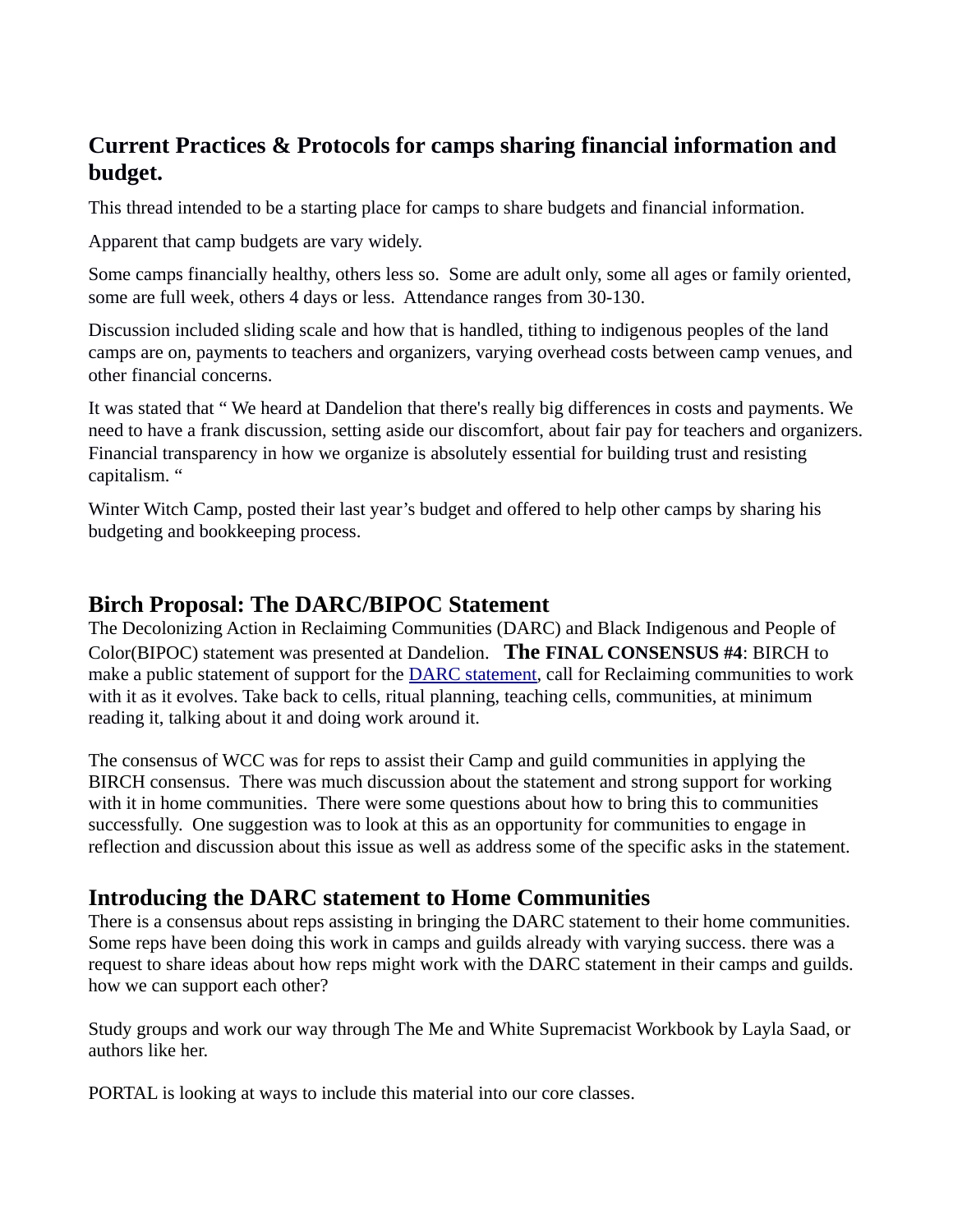World Tree Lyceum put some of this material into the community core class we taught last year, and have expanded it to a 7 week class to accommodate more (and in response to feedback). We've long had a discussion on the POU in Elements of Magic - somewhat more lengthy discussions are one of the plus points of online classes which have less time constraints.

Optional Offerings at camps. It could be accessible on web sites, and be suggested reading before camp. A path specifically around anti-racist work.

To seek appropriate training for our org team so that as a team that influences camp culture we are educated appropriately in these issues. To reach out to the other 2 Australian Camps and see if we might approach this from an Australian perspective as there are so many cross-threads between the camp communities.

SpiralHeart is trying to become an actively anti-racist community, with anti-racist paths our last two camps and the one coming up. We are not nearly there yet. We are trying to continue to "provide the support necessary to center trans and nonbinary people in leadership positions" as our draft statement says. We're also in the beginning stages of opening to disability justice.

## **Continuity Rep**

Paul, the current CR is recommending that we create a CR team. The reasons for a team is that it is more in line with Reclaiming values of shared power. WCC history, values, and processes are held by several folks, a shared responsibility. If a CR is ill, unavailable or who knows what, someone else can step in. for instance.

Paul wants to be a mentor or have limited in role in WCC by November, 2021. Beth from Vermont is currently exploring the possibility of being on this team. It would be a good thing for some folks to engage in some of the organizational joys of facilitating 3 continents of witches in the magic of Reclaiming witch camps.

# **Guild Discussions**

We have this thread so that guild reps may have a place to share info specific to guilds. A thread of this conversations concerned core classes. Core classes at camps are often not as comprehensive as those taught in non-camp venues. The core classes at camp are often the most accessible to folks who come from areas where there is not an active Reclaiming community. It is agreed that is important to offer elements at camps for first time campers.

Core classes are now being taught online which makes them accessible to many and allow for a more thorough experience.

#### **Camps' experiences with campers who sign agreements about drugs and alcohol and then violate them?**

There was a discussion of this issue. This thread was not minuted in order for folks to have open and frank discussions of this topic.

## **How do we support camp organizers, particularly those of new and struggling camps?**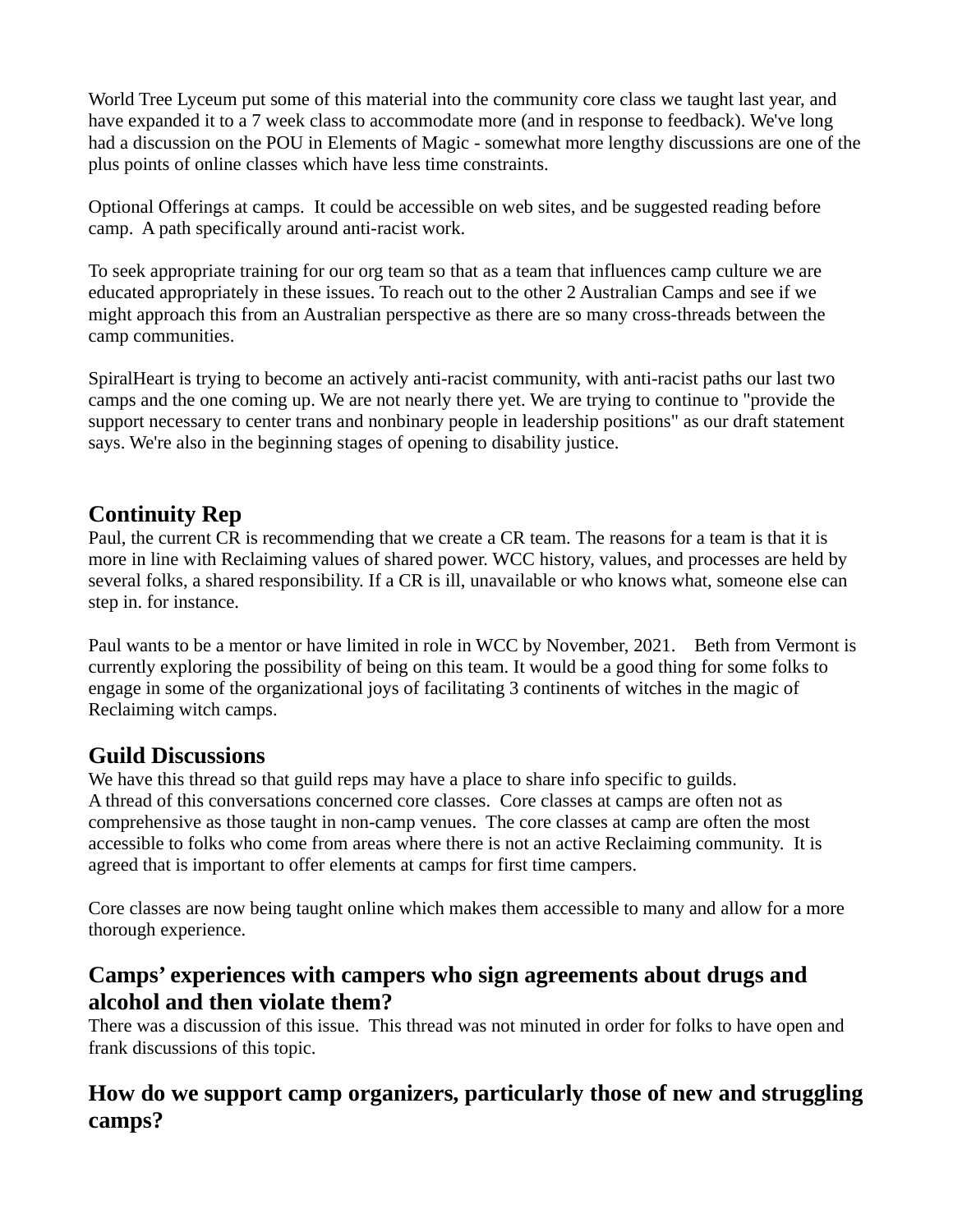This conversation was introduced as a thread to include ideas and methods for cross-pollination between camps, regional gatherings, promotion of camps and classes, ways to support teaching, core classes and workshops in remote areas.

The emerging communities letter was posted and referred to. It also featured in a separate Loomio thread.

There exist levels of support between various camp communities.

Cloudcatcher, Earthsong, Tejas, Winter witch camp and Spiralheart continue to offer organizer/spinner/ ambassador scholarships.

#### *3 year model for organizing cited as a way to mentor:*

- Year 1 can try out new things, has a net of experienced folks, brings fresh ideas.
- Year 2 basically knows what works, does heavy lifting and anchoring
- Year 3 Guiding, questioning, providing safety net for other two. Recruits replacement.

It is suggested we look at how other traditions handle some of these issues. As an example, both Katrina Messenger's "Reflections Mystery School" and Ivo Dominguez Jrs' Assembly of the Sacred Wheel have been actively addressing similar issues in their own ways.

Other statements included: hope to see a guide to Reclaiming lingo developed, and like to see shared with Camps is that notion of uniqueness, within the umbrella of Reclaiming, that Camps can and have developed.

One idea that had initial support was the concept of an organizing mentoring cell or group.

Proposal was started – outcome:

#### **Setting up an Organizer Support Cell**

10 People voted on this proposal, 2 were willing to help create a cell of organizers/former organizers willing to serve as support in some capacity or another. 4 stated they are interested in being part of the cell, with 5 asking to be kept informed, maybe later.

One person handling creation of this cell seems like not enough. There may be enough people to be on the cell, although at the moment we are not certain exactly what the cell would be working towards.

There are quite a few ideas and ways established camps offer or could offer support to wider community of camps.

Question of forming a cell could be brought to spring meeting.

#### **Consent and ethics of ritual; unspoken norms and culture of Reclaiming**

VWC is looking deeply and critically at how we are and are not inclusive. Recent years we have created a guidebook (the first year we printed & gave to every camper), last year - posted online and printed 20 hard copies. Guidebook (on VWC website) is intended to help everyone with camp culture, ritual etiquette, lingo, how to give constructive feedback, consent culture, gender and pronouns, principles of unity. There is mixed results with. This year we asked a group of 4 campers (organizing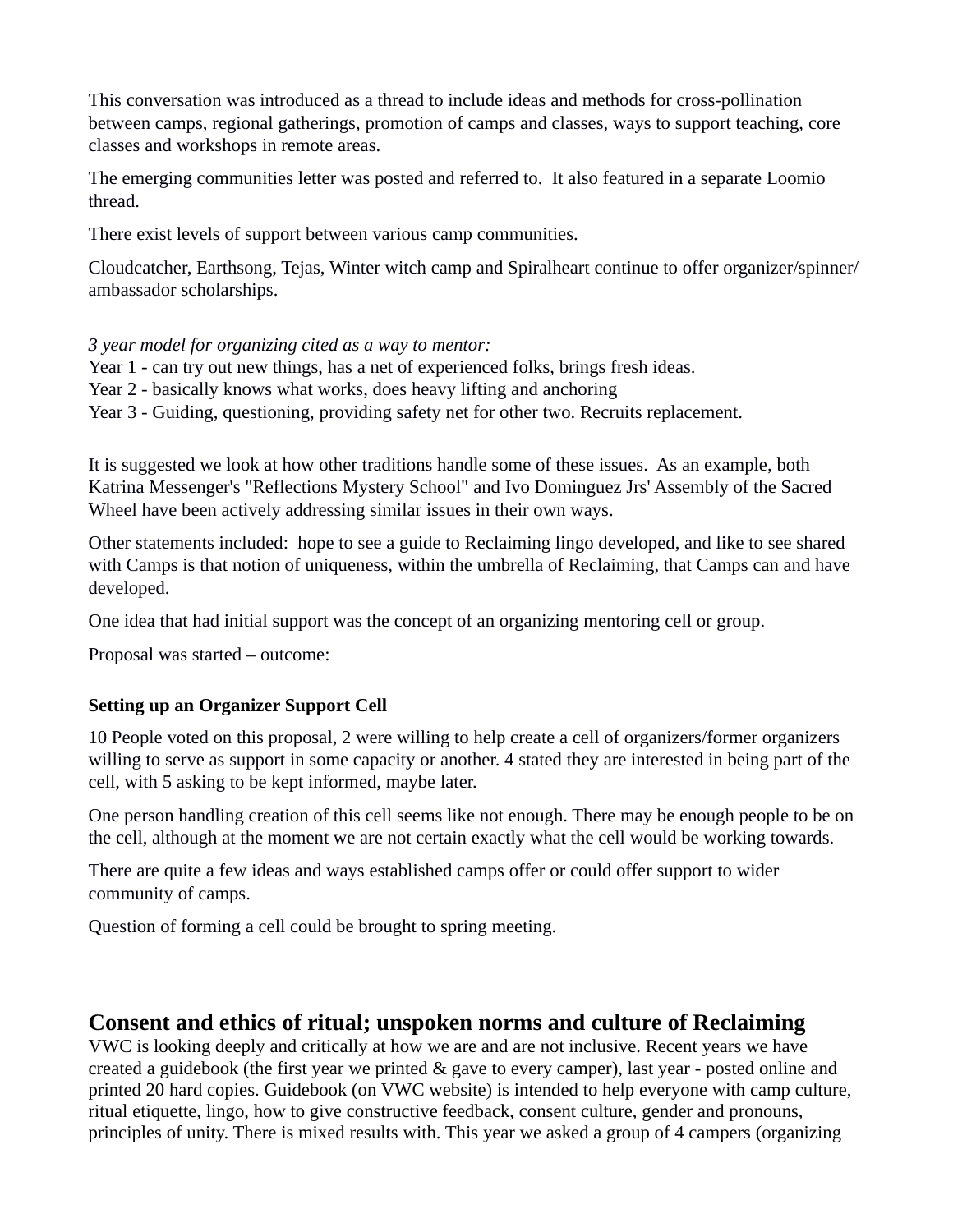and resource roles) to re-imagine the first day experience at camp as one of inclusion, welcome and acceptance. It was fairly successful and we plan to continue this work for camp 2020.

Reclaiming has seemed to emphasize a form of what I think of as psycho-drama, with emphasis on an arc that takes campers via trance to (usually)dark places. The surprise element seems to have been thought of as essential piece. While I have appreciated this on a personal level, I now wonder if we have outgrown that at this point in our cultures.

We do, though, have that psycho-drama plot line in our arcs: go to the difficult place, resolve a problem, come out again, with an emphasis on the individual and individual healing. This is something that's been extremely valuable to me personally. And I'd love to find a way to weave more collective work into the mix, more solidarity action.

I don't think we'll ever outgrow them, as they are deeply embedded in our psyche from an early age (even as we re-work them, re-vision them and find the original, non-patriarchal-overlay, true meaning). The traditional arc mirrors the journey of life, where we are the heroes who learn, find our allies, face challenges, overcome them (or fall down and learn from them and overcome the next time or the time after), and mature into our true selves in the process. And, in my not so humble opinion, when a camp lacks a well-defined story and arc, the rituals tend to flounder, feel not as focused, and the magick seems weaker.

I didn't mean to focus on arc so much as the practice of using surprise and psychodrama in a potentially triggering way. what are the ethics of doing this? do we share enough about planned rituals so as to fully inform to campers and those attending our rituals what will transpire during the ritual? in order for them to consent to participating?

How do various camps get active consent for deep "surprises" before ritual? What is our/your culture for objecting to/changing/stopping a ritual in progress? One idea I had was to develop a culture of standing to the outside witnessing and grounding. If most everyone did that when they can't, in spirit or good conscience, participate in the action of the ritual, it would change the ritual, even become the ritual. And those priestexing the ritual would see and feel what is happening. Hopefully.

Something akin to this came up at EarthSong this year when a grief ritual was held in relation to the land. People were given opportunities to express grief, rage and other emotions. Some campers later fed back that they felt triggered, alarmed, activated, fearful etc and would have liked to have known beforehand this was happening and had a clear exit or safety strategy. At following rituals, an outside space was included in the casting that was available as a safe space.

At many camps we now use something called *Ritual Conspiracy* which is a practice that has come to us thru Diana's Grove Mystery School. This is so helpful in letting folks know pertinent information and content of the upcoming ritual. I/we have used this time to help give context and awareness to any number of things. I am a believer in consent culture and personally, not a fan of "surprises", so using Ritual Conspiracy to prep for what's coming, has been really useful. Seems like major consent issues should be brought up there...and also as part of ritual.

A discussion about volume of distress/anger/grief in ritual might be interesting. There is that cultural bit, but also white people centering ourselves and our experience, another white supremacy characteristic. This is particularly problematic in a mixed group with the volume being from whites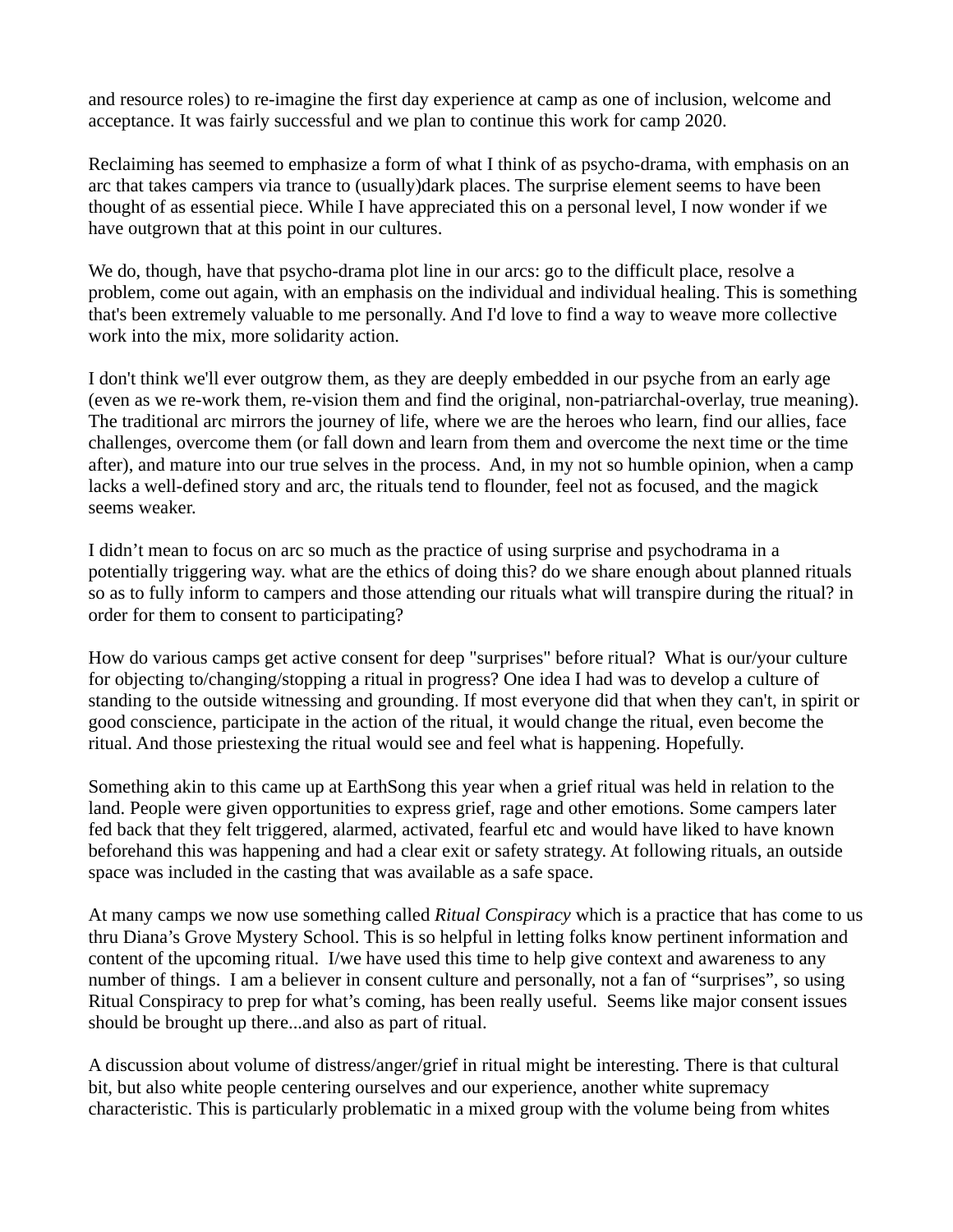upset about current events...or ancestors... symptomatic of white racism. Good things to explore in discussion!

# **BIRCH Proposals: Trans and Non-Binary and Marginalized People**

The following proposal was approved by consensus. *WCC reps will assist their Camp and Guild Communities in Applying the BIRCH Consensus on Trans, non-Binary and Marginalized* People. Camps and guilds will check in on what they learned bringing the below proposals to their communities.

This proposal was based upon a BIRCH consensus which is below:

**FINAL CONSENSUS #1:** We as BIRCH are consensing that we are asking our home communities across the world to have a process of accountability against transphobia.

**FINAL CONSENSUS #2**: To create structures in our local communities to bring marginalized people into leadership roles and to support them while they are there.

**FINAL CONSENSUS #3**: Create structures within local communities to financially and magically support marginalized people to do the work in communities that call for it.

# **How to constructively provide difficult feedback to folks wanting to be on the teaching path?**

There was much interest in this topic. Constructive feedback is an essential part of the development of teachers and can be quite challenging to do well. It was suggested that it might be more successful as a zoom conversation or on the agenda of the next F2F meeting.

Vermont included Donald Engstrom-Reese's guide to sustainable critique in their camp guidebook. This format was utilized for every lunch time ritual feedback session. It worked well.

# **Emerging Communities Letter that was presented at Dandelion**

This letter is posted in the WCC google groups in a message and in Cornucopia under WCC and Reclaiming documents.

There is so much of interest in this letter. The folks who wrote this letter are less interested in Witchcamp Council as a means to further the issues brought up in this letter because it is very camp oriented. Many of the communities represented in the group do not, for many different reasons, hold camps. They see BIRCH and other branches of Reclaiming that may more directly impact or support the communities in our group.

There is so much in this document that resonates for the EarthSong Community. There is growing feedback about 'too many American voices', a sense of hegemony and the desire for a unique Australian and EarthSong culture whilst remaining strongly Reclaiming.

# **Next WCC Online Meeting will be April 25-May 9, 2020 (April 26-May10, 2020 in Australia)**.

These dates aren't ideal for everyone. The posted poll was not conclusive. I asked for any strong preferences for March 7-21 or the April 25 start date. I have not heard any responses so I picked the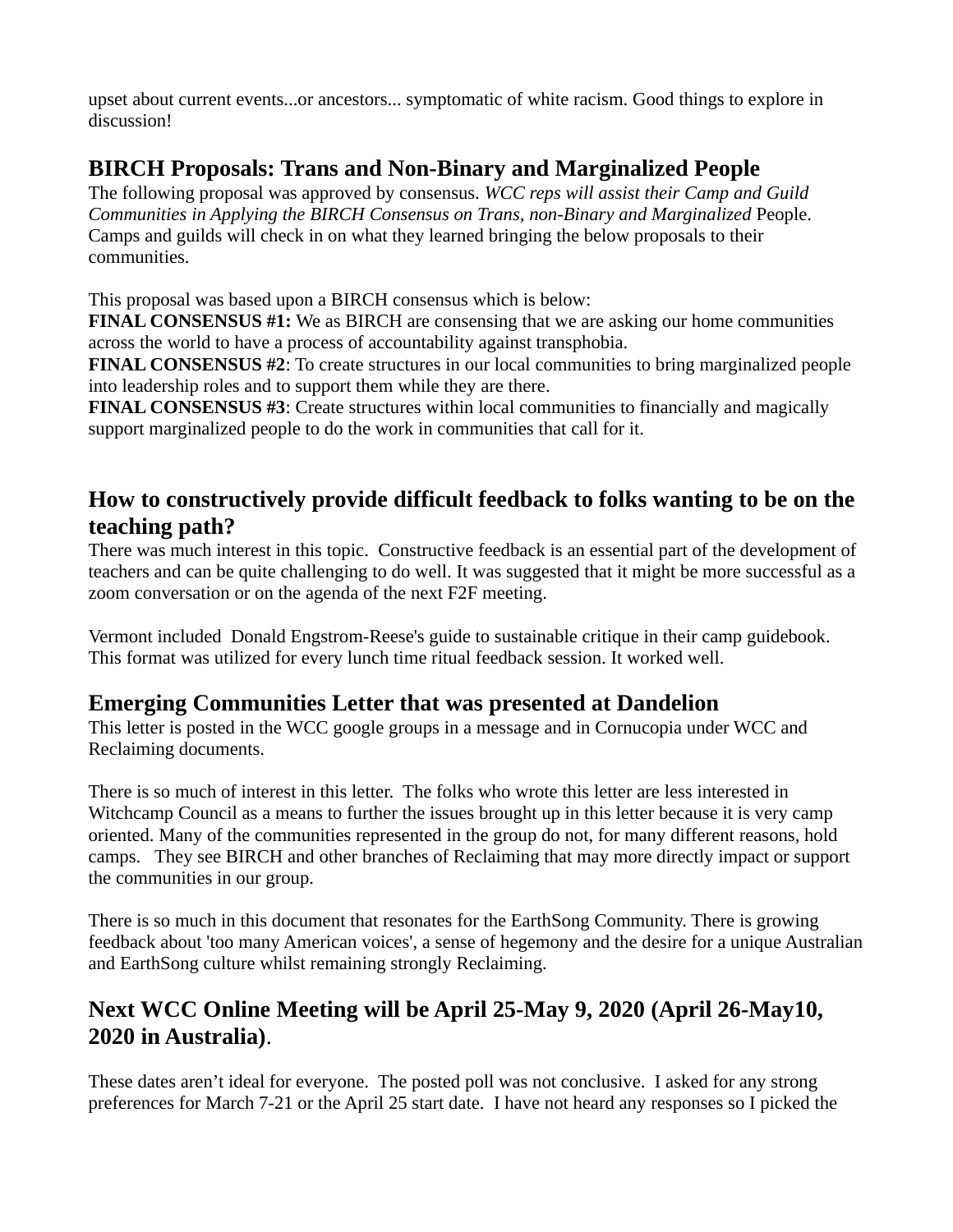April 25 start date since I will be traveling for much of March. This later date also gives us a bit more time between meetings.

#### **Agenda Items for Next Meeting**

A discussion about volume of distress/anger/grief in ritual might be interesting.

Reps talk about experiences with DARC statement in their communities

Reps talk about experiences with BIRCH consensus on Trans, Non-binary, and Marginalized People in their communities.

Inclusion at camps for new campers

Pre-camp and in-camp info and education about gender and race.

Something along the lines of within the next 2 years camps (and guilds) need to have an actionable plan to support trans and NB folk at camp. as others have said, statements are great, and this is clear for this group, but it's not always proving enough and what i was hearing repeatedly is a call for action - as well as clear policies around trans inclusion as well as other forms of inclusion and anti-racism (to touch on another thread). So agenda for next meeting

Camps and guilds magical work with climate change and other earth, air, fire, and water related issues.

What are some links to resource guides on how to be a trans ally?

#### **Witchcamp Council Statement of Trans and Non-binary Solidarity (Consensed upon by WCC, November 23, 2019)**

As the Reclaiming Witch Camp Council we categorically state: trans women are women. Trans men are men. Non-binary folks are who they say they are.

Trans and non-binary people are part of the integral fabric of the Reclaiming tradition as ancestors, elders, teachers, visionaries, organizers, community members, and descendants.

Witchcamp Council rejects the gender binary and, in concurrence with many other cultures, recognizes the existence of numerous genders.

We honor each person's right *to* make known their pronouns. We support, respect and acknowledge this by addressing everyone by their pronouns.

Witchcamp Council categorically states that DNA is not destiny, biology is not gender, and biological essentialism is flawed and totally invalid.

We are in agreement with the Reclaiming Principles of Unity, and reaffirm that "we welcome all genders, all gender histories, all races, all ages and sexual orientations and all those differences of life situations, background and ability that increase our diversity."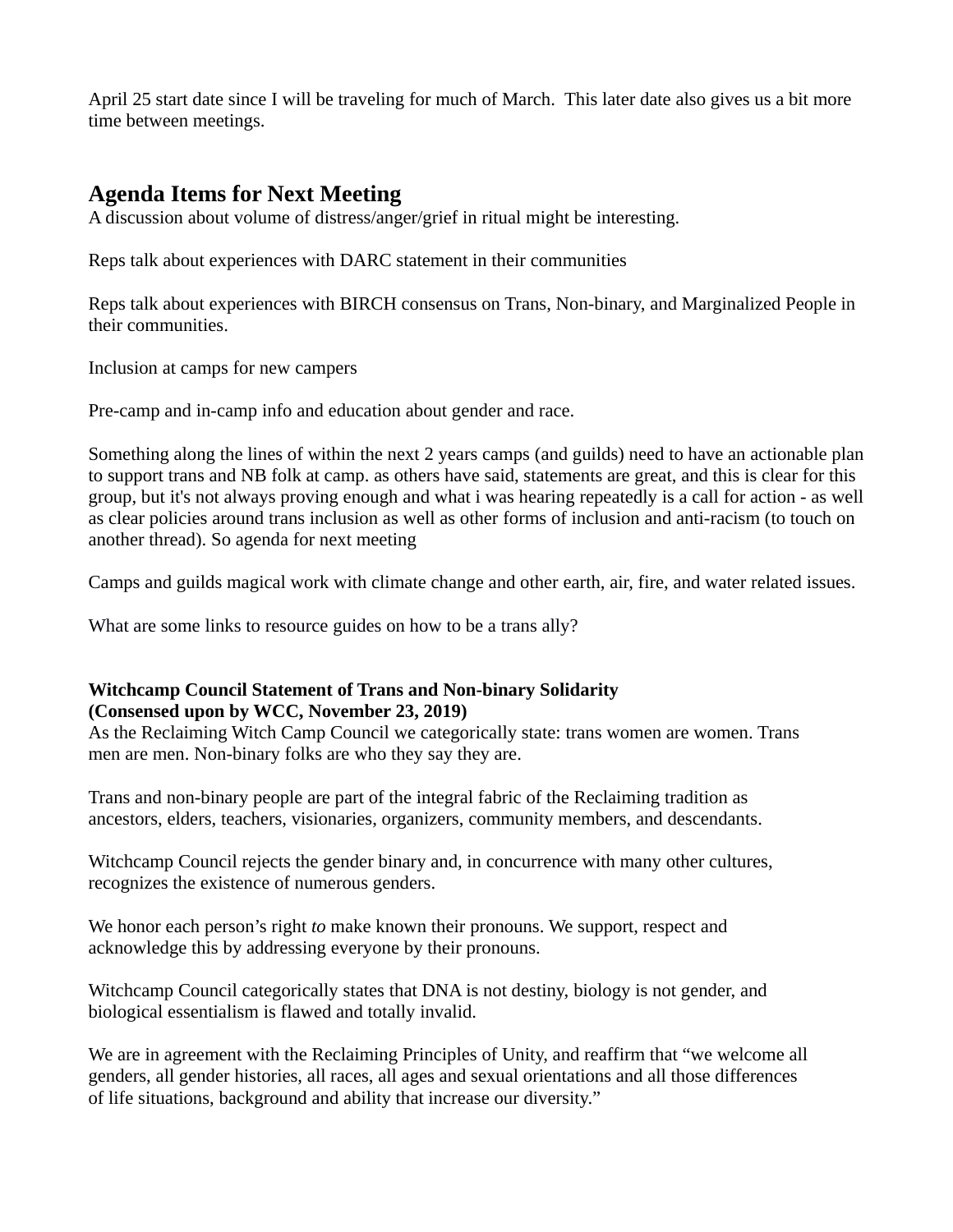We encourage all camp communities and guilds to provide the support necessary to center trans and nonbinary people in leadership positions, (where it does not already exist).

When we support each other, we thrive. Supporting each other requires being accountable to each other and being willing to change, as individuals and as a tradition. We commit to accountability and willingness to change.

We acknowledge and recognize the overlapping nature of oppressions including a long history of sex and gender-based oppression. The support, celebration of and a clear statement on trans solidarity at Reclaiming Witchcamps is the specific focus of this statement.

#### **BIPOC and Mixed Race Reclaiming Convergence Statement to Reclaiming on Anti-racist Practices**

This is a broad statement and invitation for dialogue, inquiry and growth to the broader Reclaiming community as we approach the 2019 International Dandelion Gathering. It has been developed in active dialogue with Black, Indigenous People of Color (BIPOC) and Mixed Race witches - priestesses, activists, teachers and organizers - who are actively involved in this tradition of witchcraft.

We acknowledge that the Reclaiming community has long been a spiritual home to People of Colour, and many have found their chosen family here. And yet many PoC Witches have also left this tradition because of systemic challenges that remain within it. The gift of a living tradition is that it is constantly changing and growing. It is within this spirit of constant change and growth that we invite a deep dive into growth and transformation for white-identified people in this community.

We define whiteness as a category of imperialist and capitalist race-hierarchy wielded to divide, dominate, and destroy. We understand that the category of whiteness has shifted through the generations and that it originally referred to pale-skinned British people specifically, especially those British people who were party to the invasion and colonisation of sovereign territories and Aboriginal countries, such as Turtle Island (North America) and Australia. Whiteness then expanded to divide poor pale-skinned people of European descent from both the enslaved people of African descent, and the dispossessed First Nations people. We use whiteness to refer to all those people who are now treated as white, in this continuing colonialism of cultures and spirits, and who therefore grow up with whiteness as default.

The following principles represent a magical boundary, an intention, and a clear line in the sand. These principles are offered in an act of self care, self love, and protection. These principles set guidelines of engagement for conversations about anti-racism and decolonization within this tradition and community.

• Reclaiming is an ethnically diverse tradition. Using "we" and "our" to refer only to white people in this tradition is an act of erasure of BIPOC and mixed race individuals. We invite deeper sensitivity to the many "we's" and "our's" used in Reclaiming and also specificity of language ("We as white people in Reclaiming need to address white supremacy and racism and its impact on...")

• Whiteness has been the assumed default, the baseline and the standard in this tradition for far too long. It is never acceptable to assume that a fellow witch identifies as white